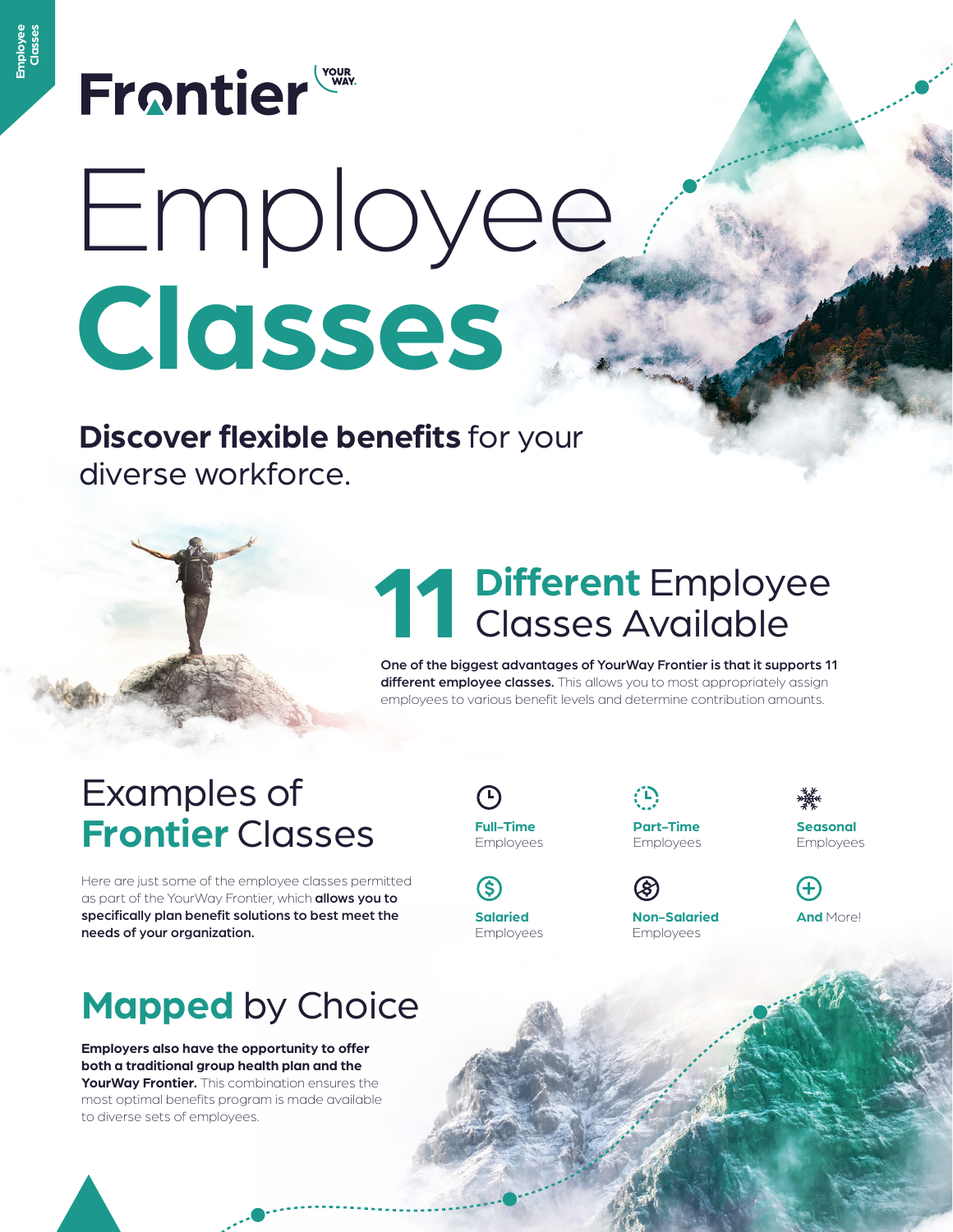### Complete List of **Frontier** Employee Classes

| <b>Frontier</b> Class Name            | <b>Frontier</b> Class Description                                                                                                                                                                           |
|---------------------------------------|-------------------------------------------------------------------------------------------------------------------------------------------------------------------------------------------------------------|
| <b>Full-Time</b> Employees            | Employees who meet their employer-defined "full-time employment" status, which is<br>typically 30 or 40 hours a week. (Must be at least 30 hours.)                                                          |
| <b>Part-Time</b> Employees            | Employees who meet their employer-defined "part-time employment" status, which is less<br>than their defined full-time status.                                                                              |
| <b>Salaried</b> Employees             | Employees who are paid on an annual basis and aren't eligible for overtime pay.                                                                                                                             |
| <b>Hourly</b> Employees               | Employees who are paid on an hourly basis and can earn overtime.                                                                                                                                            |
| <b>Seasonal Employees</b>             | Employees who are hired for a specific season, or for a defined short-term period.                                                                                                                          |
| <b>Waiting Period Employees</b>       | Newly hired employees who are currently in a waiting period for their health benefits, which is<br>typically 60 or 90 days.                                                                                 |
| <b>Collective Bargained Employees</b> | Employees who have entered into a written agreement between their employer and their<br>trade union on the conditions of employment, rate of pay, hours of work, and other working<br>conditions.           |
| <b>Staffing Firm Employees</b>        | These employees provide temporary services for the business, but are formally employed<br>through a staffing firm.                                                                                          |
| <b>Rating</b> Area Employees          | These employees live outside the individual health insurance rating area of the business's<br>physical address.                                                                                             |
| <b>Foreign</b> Employees              | These employees work outside the United States.                                                                                                                                                             |
| <b>Combination Class Employees</b>    | Businesses can also create additional classes by combining two or more of the above<br>classes. For example, they can create a class of full time employees who live outside the<br>business's rating area. |

"Class Size Minimums" may apply to these classes if one or more other classes receive a traditional group plan. Please see additional details on the next page.